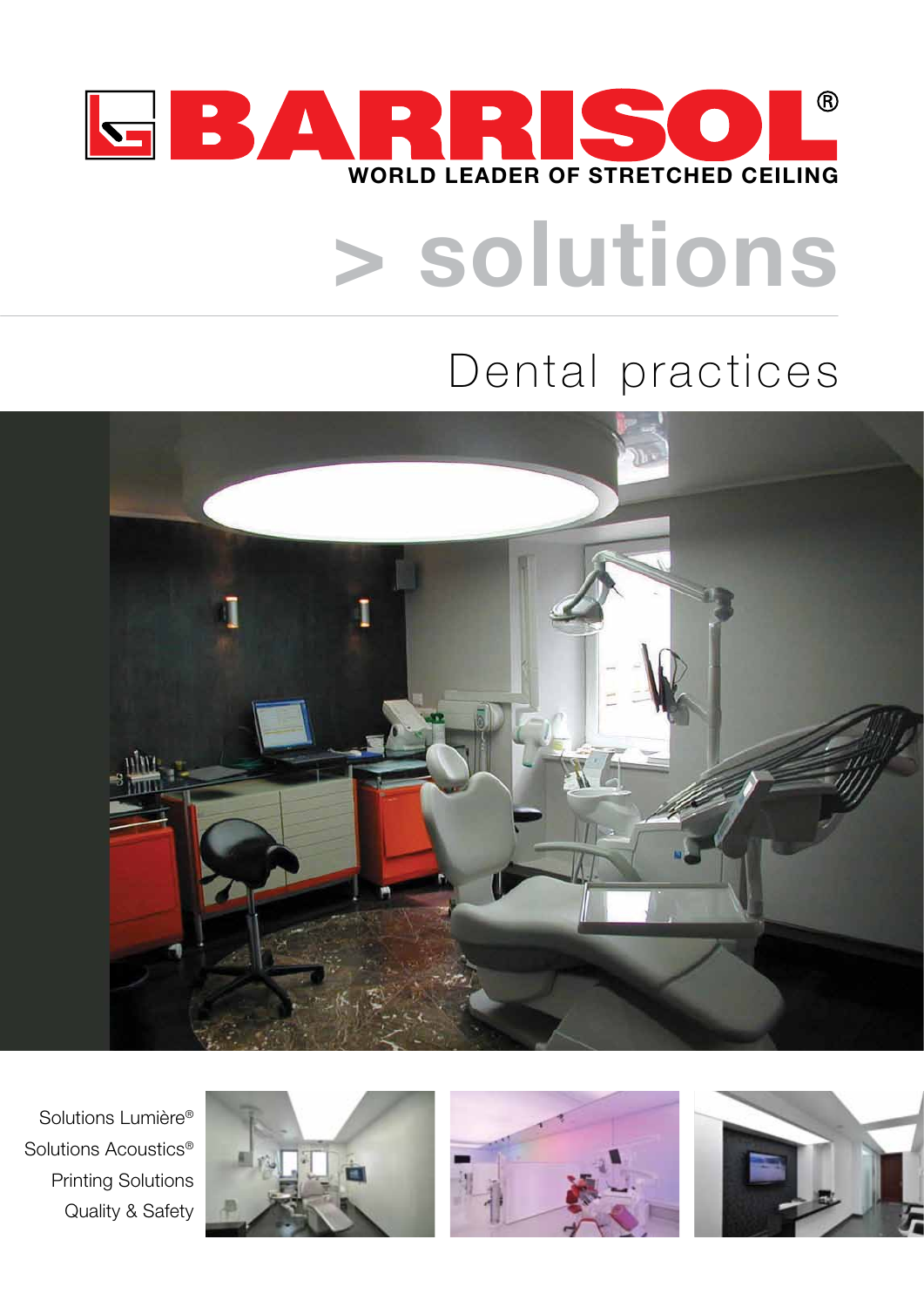# From the reception to the practice, your space can be completely customized

BARRISOL® is a patented system with a perfect finish for renovating and decorating any space. As a result of exposure to heat, tailor-made BARRISOL® sheets are stretched from wall to wall, on BARRISOL<sup>®</sup> profiles.

#### **BARRISOL® offers a range of exclusive solutions for renovating and decorating walls and ceilings:**

- **installed in less than a day**
- **- no waste or dust is produced**
- **- available in a wide range of more than 230 colours and finishes**
- **printable**
- **- acoustic solutions**

# A space that reflects your image

Patterns, photographs and artwork are printable on BARRISOL®'s range of 230 colours and finishes. Combined with specific lighting solutions (LEDs or fibre optics), printed sheets are enhanced and elegant.

Examples of customization:



BARRISOL® Lumière® frame integrated in a glossy ceiling



Printed BARRISOL® ceiling with sky pattern



Printed backlighted BARRISOL® ceiling with sky pattern and tre

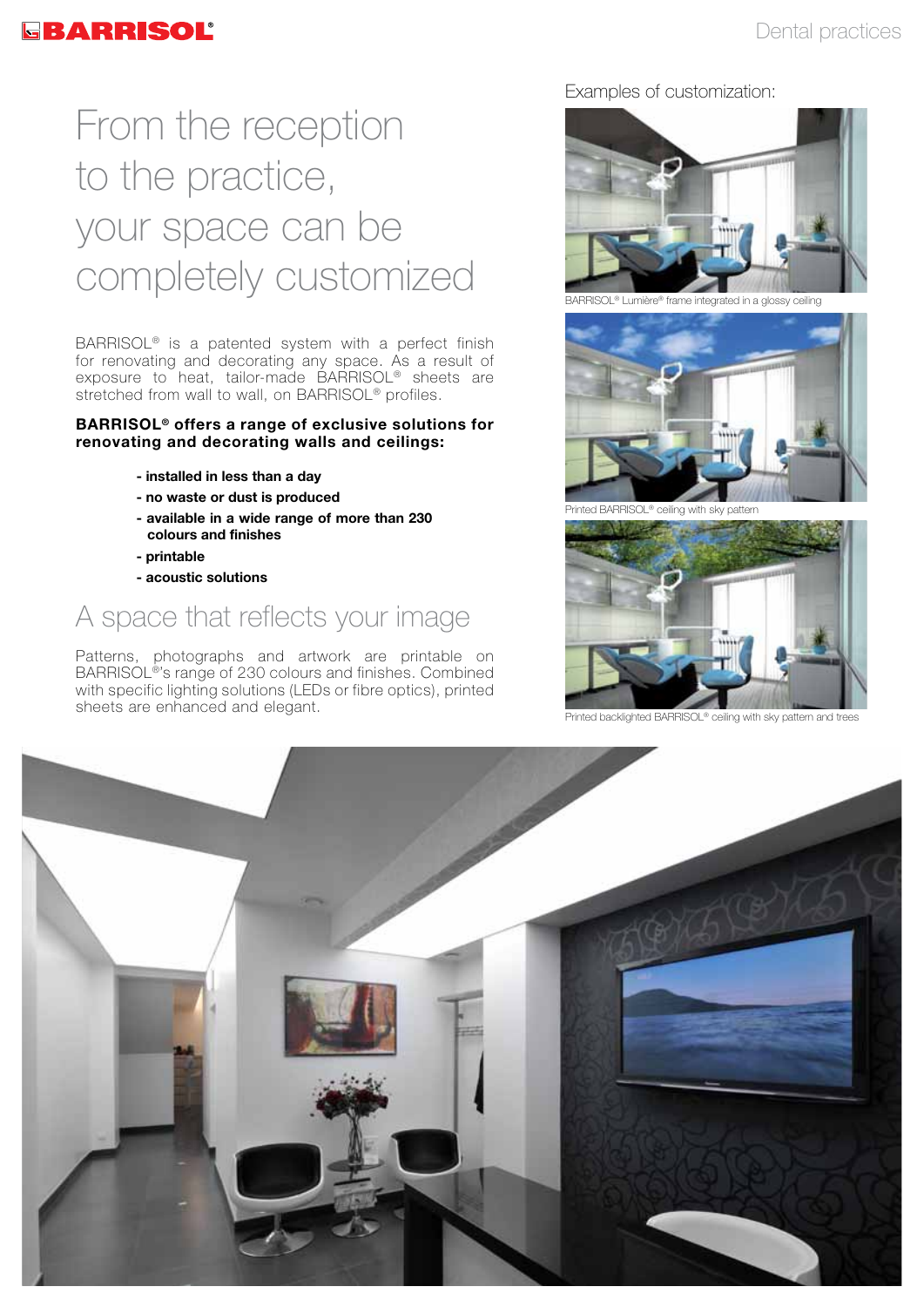## **GBARRISOL**

# Acoustic solutions

#### **BARRISOL® Acoustics® is an absorbing technology that helps ensure an exceptional listening comfort.**

Acoustic absorption reduces the intensity of the sound waves as they reflect within a room. The wave that emanates from a sound source is partially absorbed by the BARRISOL® sheet, thereby reducing reverberation and improving sound quality and intelligibility.

#### **BARRISOL® Acoustics® is an exclusive technology based on micro-perforations that absorbs unwanted resonances.**

NRC : 0.60 SAA : 0.62  $\alpha_{w}$  : 0,65 Class : C

NRC : 0.85 SAA : 0.83  $\alpha_{\text{w}}$  : 0,90 Class : A

**NANOPERF<sup>®</sup>** with insulation NANOPERF<sup>®</sup> Membrane

■ NANOPERF<sup>®</sup> without insulation NANOPERF<sup>®</sup> Membrane

Ceiling

insulation 40 mm

 $130 r$ 

 $130 \text{ m}$ 





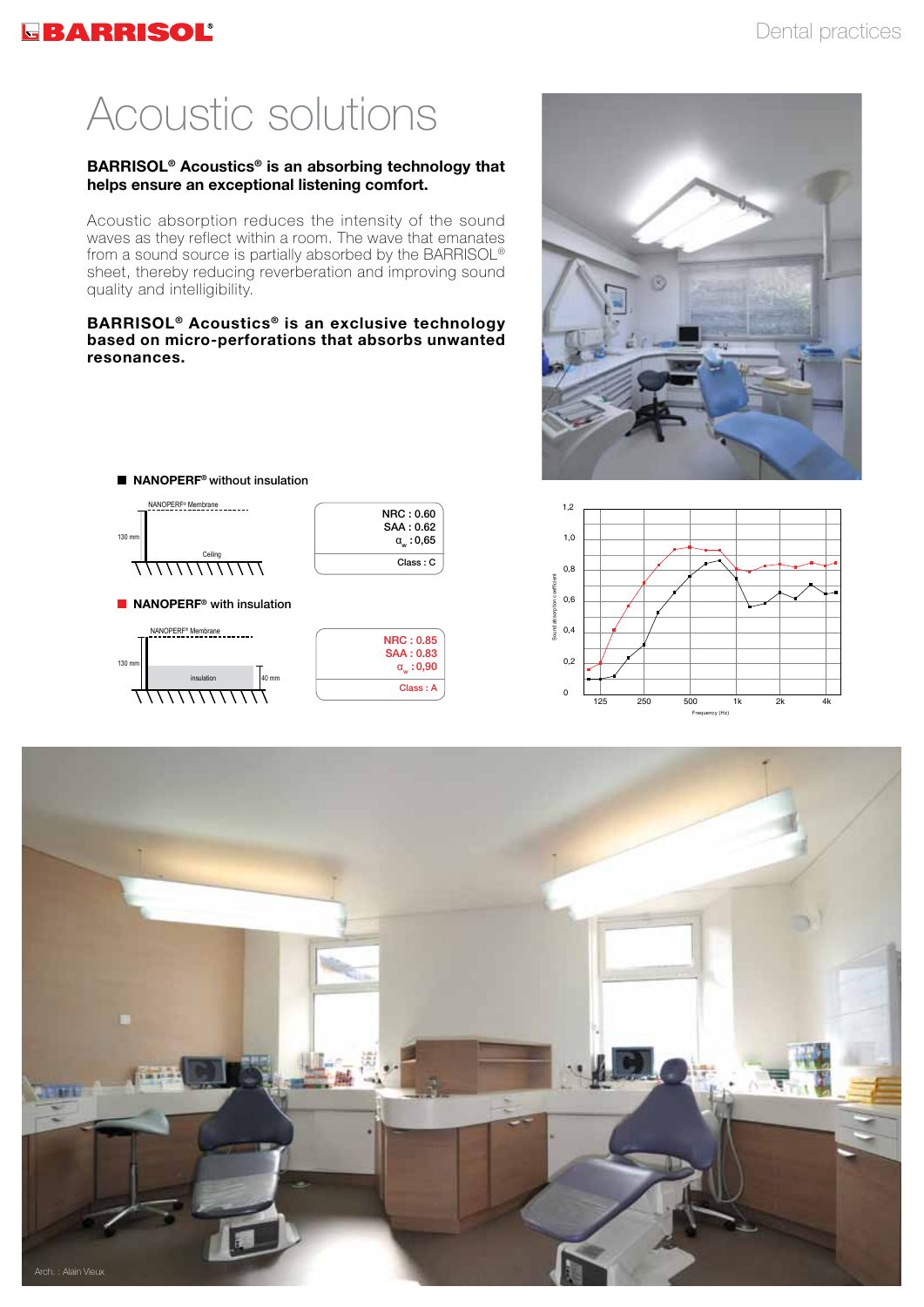### GBARRISOL®

# Quality, Safety & Ecology

#### **BARRISOL® sheets comply with EC standards and are manufactured with plasticisers guaranteed without phthalate, cadmium, mercury and arsenic.**

BARRISOL® sheets® are classified in compliance with European and International standards (BS1-D0, BS2-D0, BS3-D0). All fire, smoke and toxicity tests ensure that BARRISOL<sup>®</sup> products are suitable to be used in public places, including medical facilities.

#### **BARRISOL® STRETCH CEILINGS ARE LABELLED A+ (THE HIGHEST SCORE) IN COMPLIANCE WITH THE LEGISLATION IN FORCE AS REGARDS INDOOR AIR QUALITY.**



### HIGH QUALITY MATERIALS AND RESPECT FOR THE ENVIRONMENT

Respect for the environment is an integral part of every step of a specific production process

that requires 20 times less raw materials than other types of ceilings. With this in mind, BARRISOL® offers a range of sheets totally produced from recycled sheets, BARRISOL<sup>®</sup> Les Recyclés®.

**What is more, installing a BARRISOL® ceiling or wall allows for the preservation of what is already in place and does not generate any additional waste.**



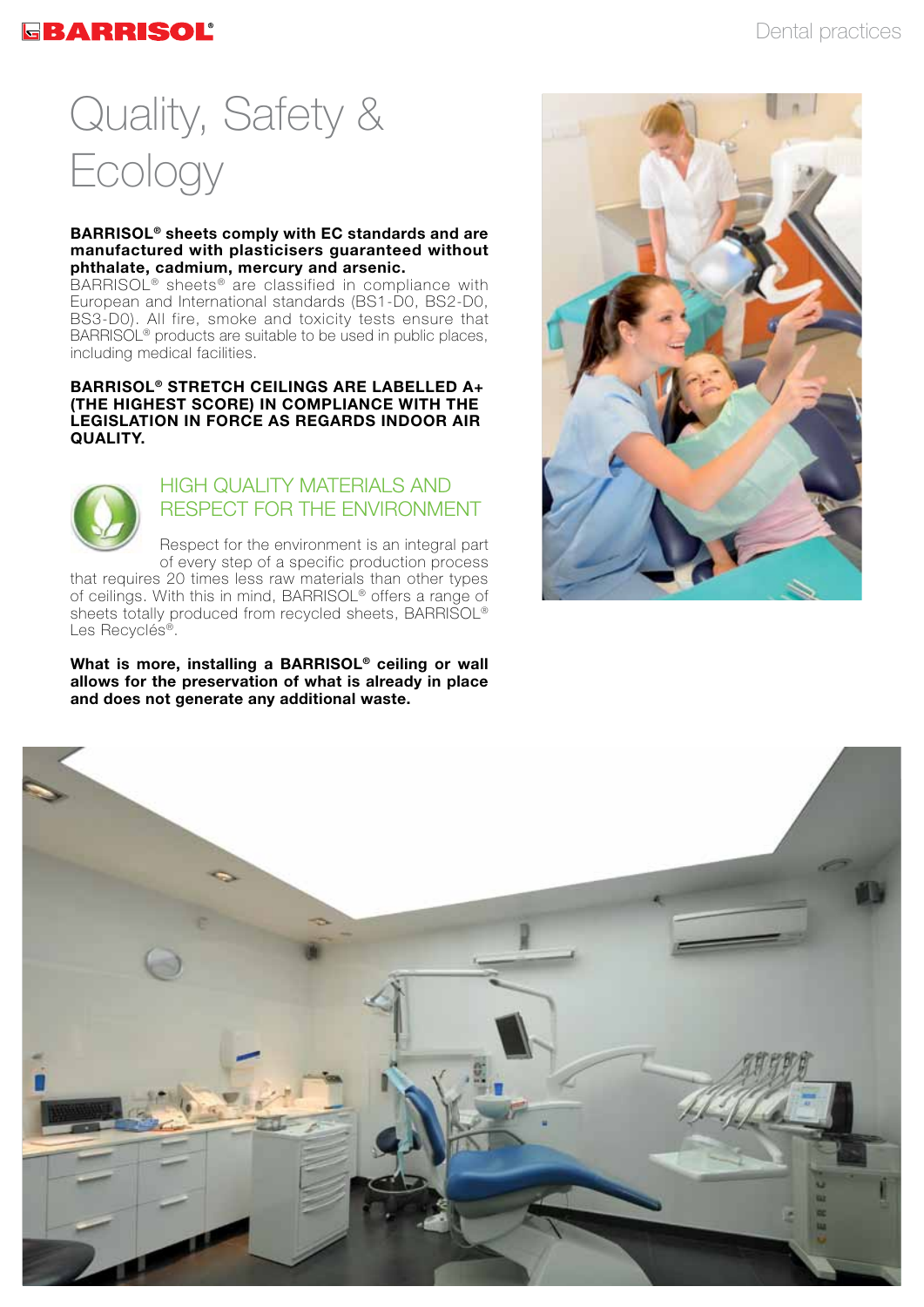# Barrisol® Solutions Lumière® & Lumière Color®

### **Light and Colour for the well-being of your patients.**

Offer your patients the comfort they expect. BARRISOL® Lumière® and BARRISOL® Lumière Colour® provide a relaxation area with the optimal use of light and colour.

BARRISOL® provides tailored solutions to light the spaces according to your individual needs and to create a resolutely modern decor. Wells of light, light fixtures and lighting paths are but some of the unlimited possibilities BARRISOL® sheets and systems offer.